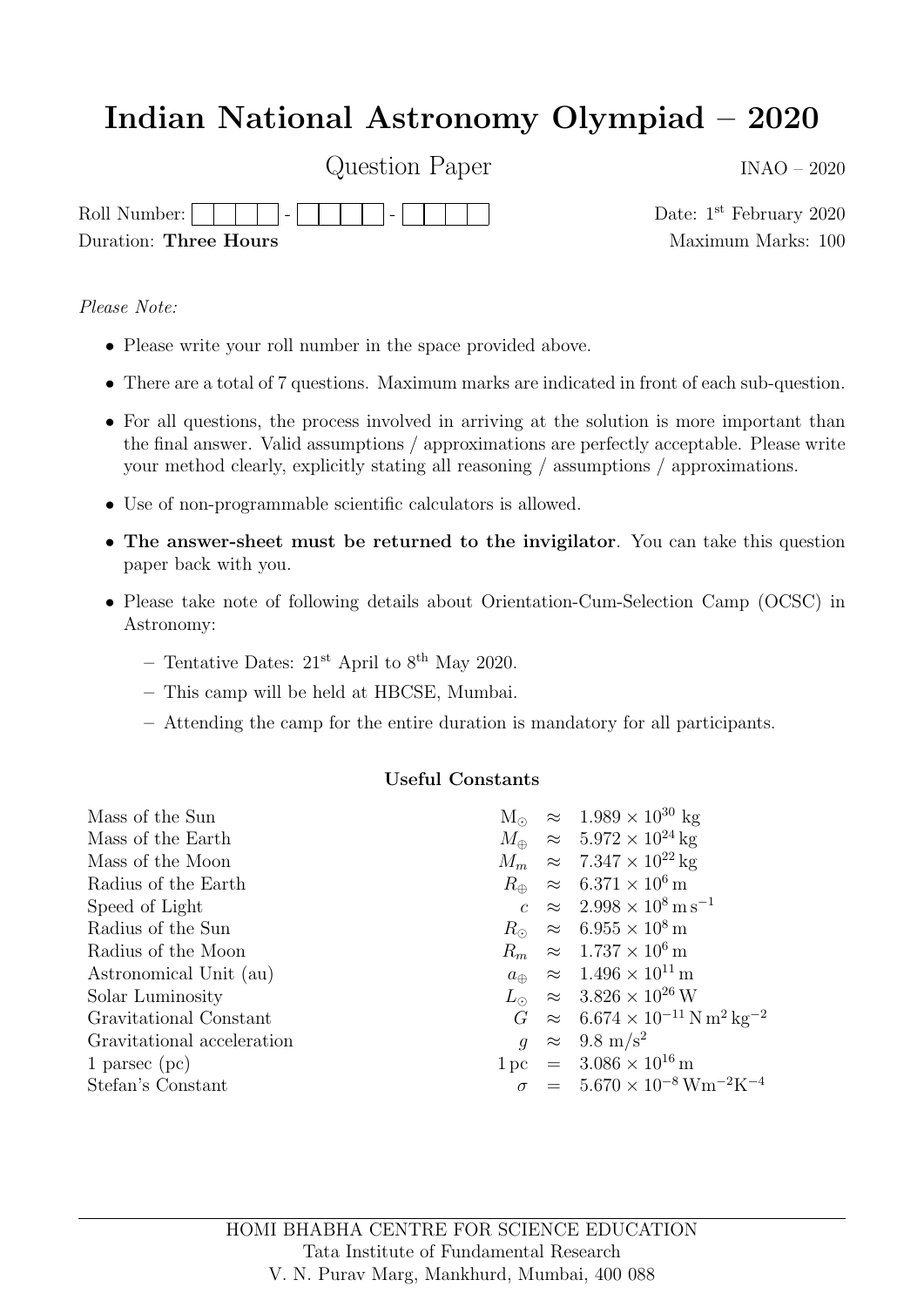- 1. (10 marks) On the evening of an autumnal equinox day Siddhant noticed that Mars was exactly along the north-south meridian in his sky at the exact moment when the sun was setting. In other words, the Sun and Mars subtended an angle of exactly 90° as measured from the Earth. If the orbital radius of Mars is 1.52 au, What will be the approximate rise time of the mars on the next autumnal equinox day?
- 2. Manoj was determined to claim some world record. He got an idea from the fairy tale of Rapunzel that he will never cut his hair and he can claim world record for growing longest hair.
	- (a) (3 marks) Estimate maximum length of the hair that he can grow in his whole life, if he hasn't cut his hair from his birth.
	- (b) (7 marks) What will be mass of these hair? (density of typical hair strand is  $1.3 \text{ g/cm}^3$ )

If you make any simplifying assumptions, discuss qualitatively how answer would have been affected if those assumptions were not made.

3. (10 marks) A curious middle school student wants to actually measure perimeter of a circle of radius 2 cm. He has a scale and plenty of time at his disposal, but does not have a thread to measure lengths along arcs. Hence, he comes up with the following strategy:



- 1. He makes a circumscribing square of the circle.
- 2. He divides the square into 4 equal smaller squares (left panel).
- 3. He measures the outer boundary (perimeter) of a shape formed by all the squares that overlap (fully or partially) with the circle (shape is highlighted in gray in the figure). He calls this estimate as  $P_1$ .
- 4. He then makes a finer grid by dividing each smaller square into 4x4 grid. He again repeats step 3 to estimate the perimeter and calls it  $P_2$  (middle panel).
- 5. He keeps refining the grid again and again n times and finds final estimate  $P_n$ .

## Estimate  $P_n$ .

Hint: Eliminate white squares one by one, starting from corners, to arrive at the perimeter of gray shape.

- 4. Let us consider three stars A, B and C. It was observed that
	- As seen from star B, star A is barely visible to the naked eye,
	- As seen from star C, star B is barely visible to the naked eye,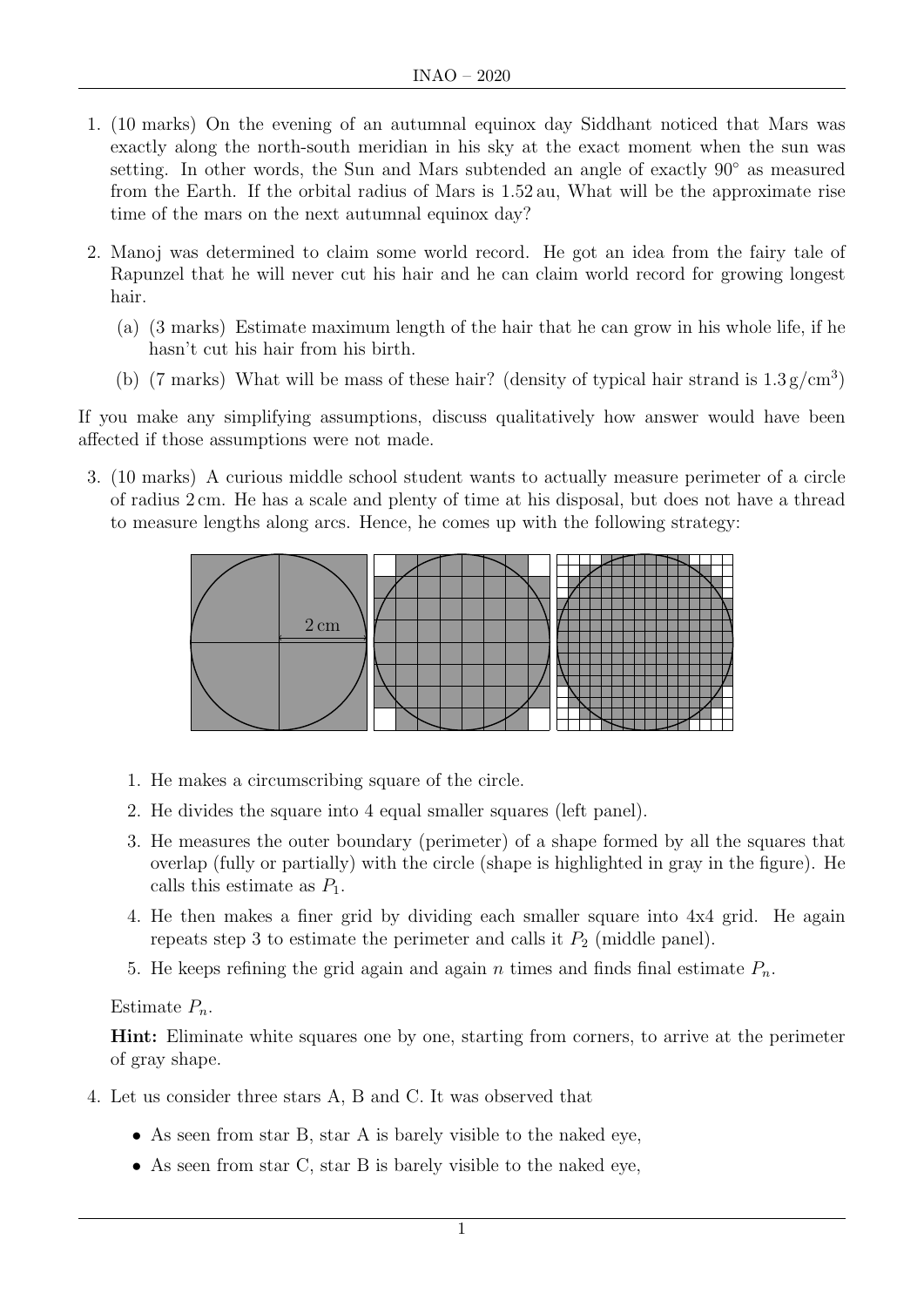• As seen from star A, star C is barely visible to the naked eye,

Let us denote the distance between star A and star B as  $d_1$ , and distance between star B and C as  $d_2$  and star C and A as  $d_3$ .

Absolute magnitude of star A, i.e.  $M_A = 2.00$  mag and that of star B is  $M_B = 3.00$  mag. (For explanation of magnitude system, see the box below.)

- (a) (4 marks) Find the distances  $d_1$  and  $d_2$ .
- (b) (5 marks) Find the interval (in magnitudes) in which the absolute magnitude  $M_C$  has to belong so that the above described configuration is allowed.
- (c) (3 marks) If  $M_C = 4.00$  mag, find the largest angle  $\gamma$  in this stellar triangle.
- (d) (6 marks) Show that if we change the values of the three absolute magnitudes so that their differences remain the same, the angles in the triangle will not change.

## A note about magnitude system:

The brightness of a star as seen by some observer, is dependent on the observer's distance from the star as well the intrinsic brightness of the star (ignoring any absorption in the intervening space).

In astronomy, brightness of a star, as seen by some observer, is measured in terms of its 'apparent magnitude'  $(m)$ . For two stars (1 and 2) with fluxes  $f_1$  and  $f_2$  respectively, their apparent magnitudes  $m_1$  and  $m_2$  are related by

$$
m_1 - m_2 = -2.5 \times log_{10} \left( \frac{f_1}{f_2} \right)
$$

Absolute magnitude  $(M)$  of any star is its apparent magnitude, if the star was exactly 10 pc away from the observer. Thus, M only depends on the intrinsic brightness of the star.

The relation between  $m$  and  $M$  is given as,

$$
m - M = -5 + 5 \log_{10}(d)
$$

where d is measured in parsec (pc).

By convention, the faintest stars visible to naked eye, in ideal viewing conditions, have been assigned an apparent magnitude of  $m = +6.0$  mag.

- 5. An extremely powerful cannon is placed horizontally at the north pole (at ground level) and its barrel is aligned with the Prime Meridian (Greenwich Meridian). The cannon is fired at  $t = 0$ , and the cannonball has sufficient velocity to travel in a circular orbit around the Earth. Assume the Earth to be a perfect sphere and that no objects obstruct the path of the cannonball.
	- (a) (3 marks) What is the period of the orbit of this cannonball?
	- (b) (10 marks) Plot the trajectory of the cannonball (latitude  $(\phi)$  vs. longitude  $(\lambda)$ ) on a regular graph paper given in your answersheet. The plot should correspond to one full orbit.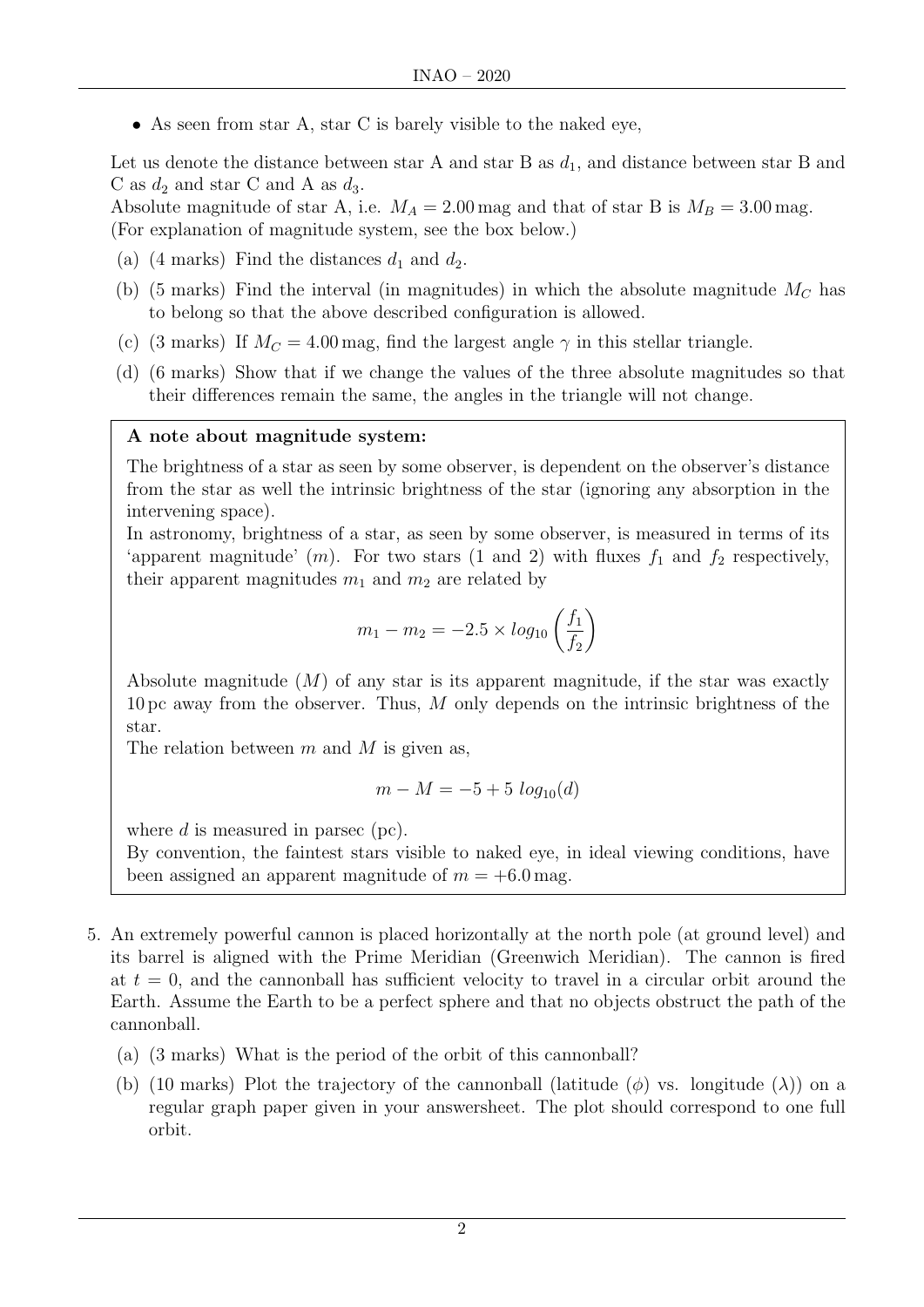- (c) (7 marks) The second graph given in the answersheet is a part of a large polar projection plot having concentric arcs around the centre as latitudes and radial lines as longitudes. Define appropriate scale and show the path of cannonball on this graph from the moment it is fired till the moment it crosses the equator.
- 6. Pulsars are a type of fast rotating, high density stars, which are known for their regular pulses of radiation. They are also sometimes called as the 'light houses of the universe'. In this problem, we assume the pulsars to be spheres of uniform density, which are gravitationally bound.
	- (a) (4 marks) Rotation period of a pulsar was measured to be  $P = 1.500$  ms. What limit does this put on its density?
	- (b) (2 marks) If mass of this pulsar is  $1.5M_{\odot}$ , what limit can we place on its radius?

A pulsar is formed from a massive progenitor star which typically has a magnetic field of 0.1 T and average density of  $10^{-4}$  g cm<sup>-3</sup>. Such a star loses about 90% of its mass towards the end of its life. The remnant mass forms a pulsar of the kind described above.

- (c) (2 marks) Along the lines of part (a), what limit does this put on the rotation period of the progenitor star?
- (d) (4 marks) Assuming that the magnetic flux is conserved during the formation of a pulsar, find the typical magnetic field at the surface of the pulsar?
- 7. The picture below was taken on  $24<sup>th</sup>$  December 2019, from some place in India, showing the crescent of the Moon near the horizon (the horizontal dashed line marks the horizon of the place). Field of View (FOV) of the image is 60°.



Figure 1: Negative image of certain patch of the sky on  $24<sup>th</sup>$  December 2019

Note: The images printed are colour-inverted, i.e. the bright parts of the image appear black and dark parts appear white. Thus, the black dots are stars and planet and the dark cresent is actually bright crescent of the moon.